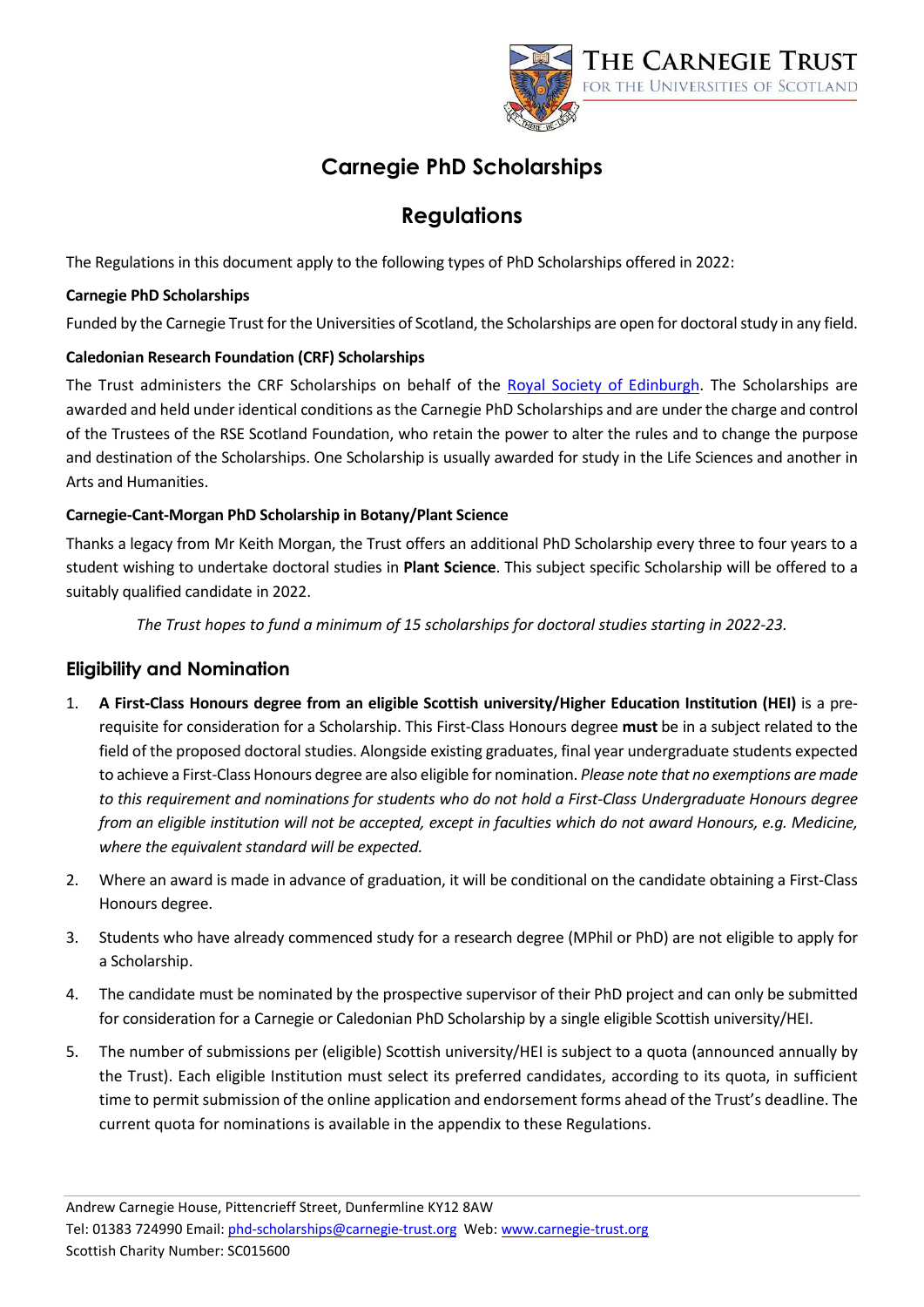- 6. The candidates selected by the eligible Scottish institutions must register their details on the Trust's online application system and complete an online application form. The application portal will open 4 weeks before the closing date for submissions and will be made available to the selected candidates by the administrator in charge of the selection process for the scholarships at their Institution. The name of the Institutional contact is listed in the appendix to these regulations and also accessible on the Trust's website at: [https://www.carnegie](https://www.carnegie-trust.org/award-schemes/carnegie-phd-scholarships/)[trust.org/award-schemes/carnegie-phd-scholarships/](https://www.carnegie-trust.org/award-schemes/carnegie-phd-scholarships/) under the 'Downloadable Documents' sections.
- 7. Ahead of the submission deadline, the PhD candidate's application must be endorsed online by their prospective supervisor. As part of the nomination process, the prospective supervisor must also upload an Institutional Statement of Support completed by a senior academic in the relevant Departmental/School (Head, Deputy Head, Research Director, Postgraduate Studies Director, Dean or equivalent). The Institutional Statement of Support must also include the signature of an Institutional representative who can confirm the nominee is one of its chosen candidates. The form may be requested from the Institutional contact listed in the appendix to these Regulations as well as downloaded directly from the Trust's website, using the link provided above.
- 8. The full online application and endorsement by the prospective supervisor for the selected candidates must be completed and submitted online to the Trust by **28th February 2022, 5:00pm**. The awards are announced by **the end of May** each year.
- 9. Nominators and Nominees are under an obligation to inform the Trust without delay of any changes to the circumstances of the Nominee, including any awards received and/or examination results obtained after the nomination has been submitted.

#### **Tenure**

- 10. Scholarships are awarded for the support of full-time or part-time research studies leading to a doctorate at an eligible Scottish Higher Education Institution (the universities of Aberdeen, Abertay, Dundee, Edinburgh, Edinburgh Napier, Glasgow, Glasgow Caledonian, Heriot-Watt, Highland & Islands, Queen Margaret, Robert Gordon, St Andrews, Stirling, Strathclyde, West of Scotland, the Glasgow School of Art and the Royal Conservatoire of Scotland).
- 11. To be eligible, part time students should plan to study for no less than 50% of full time. The research expenses and stipend payable to the student may be adjusted accordingly. Part-time students in full-time, or near full-time employment, are not eligible to receive a stipend.
- 12. Scholarships are normally awarded for 36 months (3 years) for full-time study and up to 72 months (6 years) for part-time study. The tenure period may be extended to a maximum of 42 months (or 84 months for part-time students), but only when a case for such an extension has been made at the time of nomination and approved by the Trust as part of the award. An extended project duration will require confirmation by the eligible institution that the tuition fees for the final 6-month period (or 12 months if studying part-time) will be waived (the Trust will pay only the other elements of the scholarship pro-rata).
- 13. Scholarships will normally start on 1<sup>st</sup> October. The Trust may agree to a deferred start date only in exceptional circumstances.
- 14. Scholars are expected to devote their whole time to the purpose for which the Scholarship was awarded.
- 15. A Scholarship is not tenable in conjunction with a Government-funded Research Studentship, a Research Council award, or any comparable scholarship.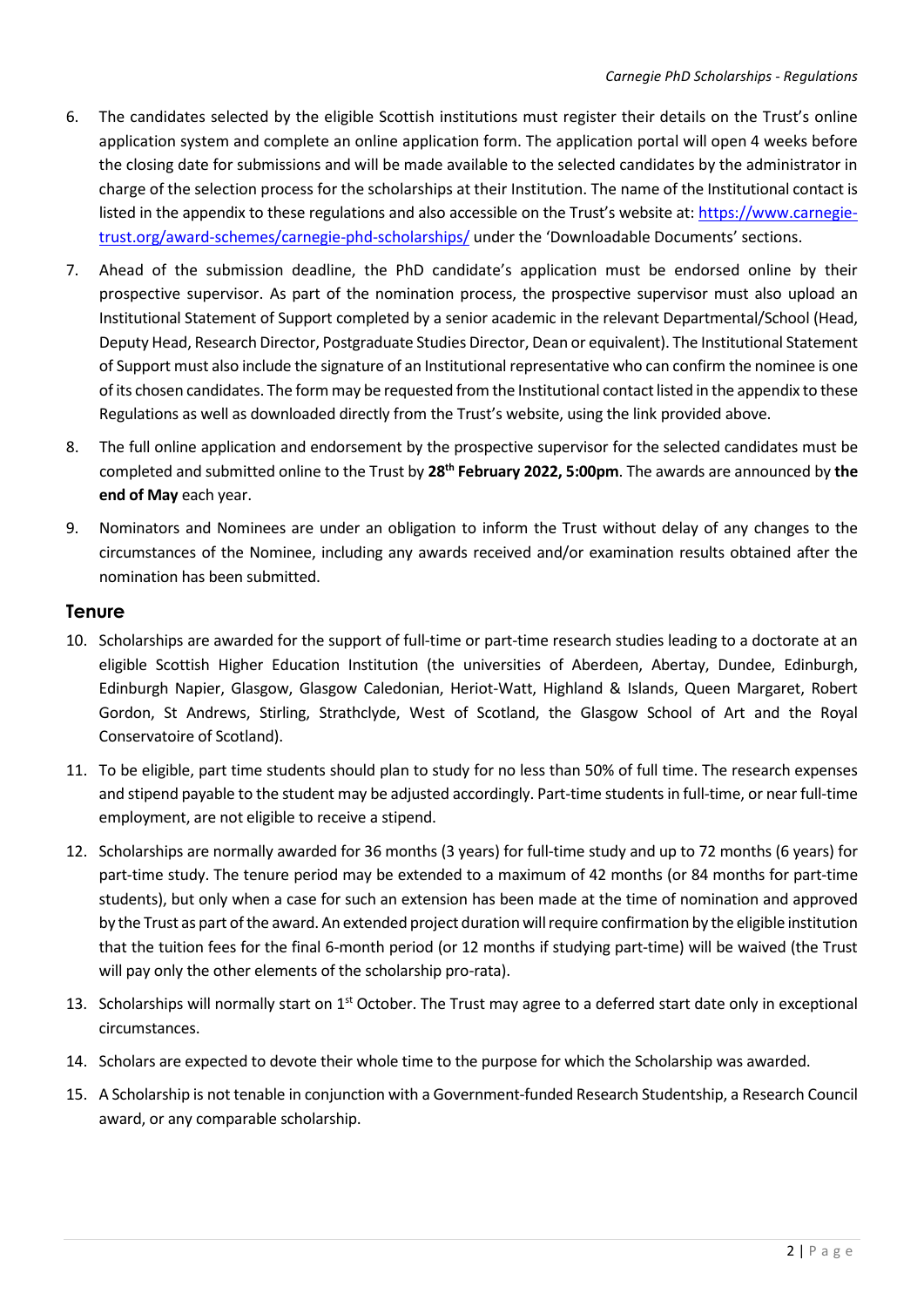#### **Responsibilities of the institution of tenure**

- 16. The eligible Scottish university/HEI at which the Carnegie Scholar will be enrolled during their doctorate is responsible for selecting candidates for the scholarship applications as well as for administering and supervising the awarded Carnegie scholarships throughout the students' doctoral studies. The institution must ensure that:
	- Diversity and equality are promoted in all aspects of the selection process and career management of the students;
	- Adequate facilities and resources (including consumables such as chemicals, re-agents etc.) are made available to Carnegie scholars during their doctoral research;
	- All health and safety requirements are met, as well as any other legal requirements concerning the health, welfare and rights of students, including the General Data Protection Regulation;
	- Students are given access to training opportunities in generic and transferable skills.
- 17. The institution of tenure is also responsible for ensuring that:
	- Students and supervisors are aware of the Terms and Conditions of the award;
	- Procedures are in place to effectively address any issues arising from the administration and supervision of the studentship;
	- All ethical issues relating to the funded doctoral research are identified and any ethical approvals required to undertake the research are granted before the commencement of the project. Ethical issues may include, but are not limited to, relevant codes of practice, involvement of human participants, the use of tissue or data, animals, research that may result in environmental damage or the use of sensitive economic, social or personal data.

#### **Financial value of the Scholarship**

- 18. The annual value of a Scholarship (stipend) was £17,400 for the academic year 2021-2022 and normally rises in line with awards funded by Research Councils. Payment of the Scholarship stipend is made monthly, in advance, normally starting on 1<sup>st</sup> October.
- 19. In addition, the Trust will cover tuition fees at the UK Research and Innovation (UKRI) Indicative Fee Level for the relevant academic year (nominating institutions are expected to waive any outstanding balance).
- 20. The Trust will support the Scholars with expenses incurred in connection with their study or research up to £3,000 during the tenure of the PhD Scholarship. The allowance can be used for:
	- Travel, subsistence and accommodation expenses incurred as part of the Scholar's research, including field trips, data collection, library or archival visits, attendance of conferences, seminars or workshops.
	- Attendance at a summer school, or any other relevant training or personal development activities (expenses may include registration fees, travel, accommodation and subsistence).
	- Use of specialised services (e.g. translator or interpreter, scribe, technical assistance)necessary to the Scholar's research.
	- Small items of equipment and any consumables necessary to operate this equipment (for example, a laptop and flashdrives, printer and ink cartridges etc.).

Note: costs of consumables such as re-agents, lab supplies etc. must be covered by the Scholar's department at their host HEI. The Research Allowance is not intended to cover the cost of staff employed by the host HEI who provide the Scholar with research, technical or administrative assistance.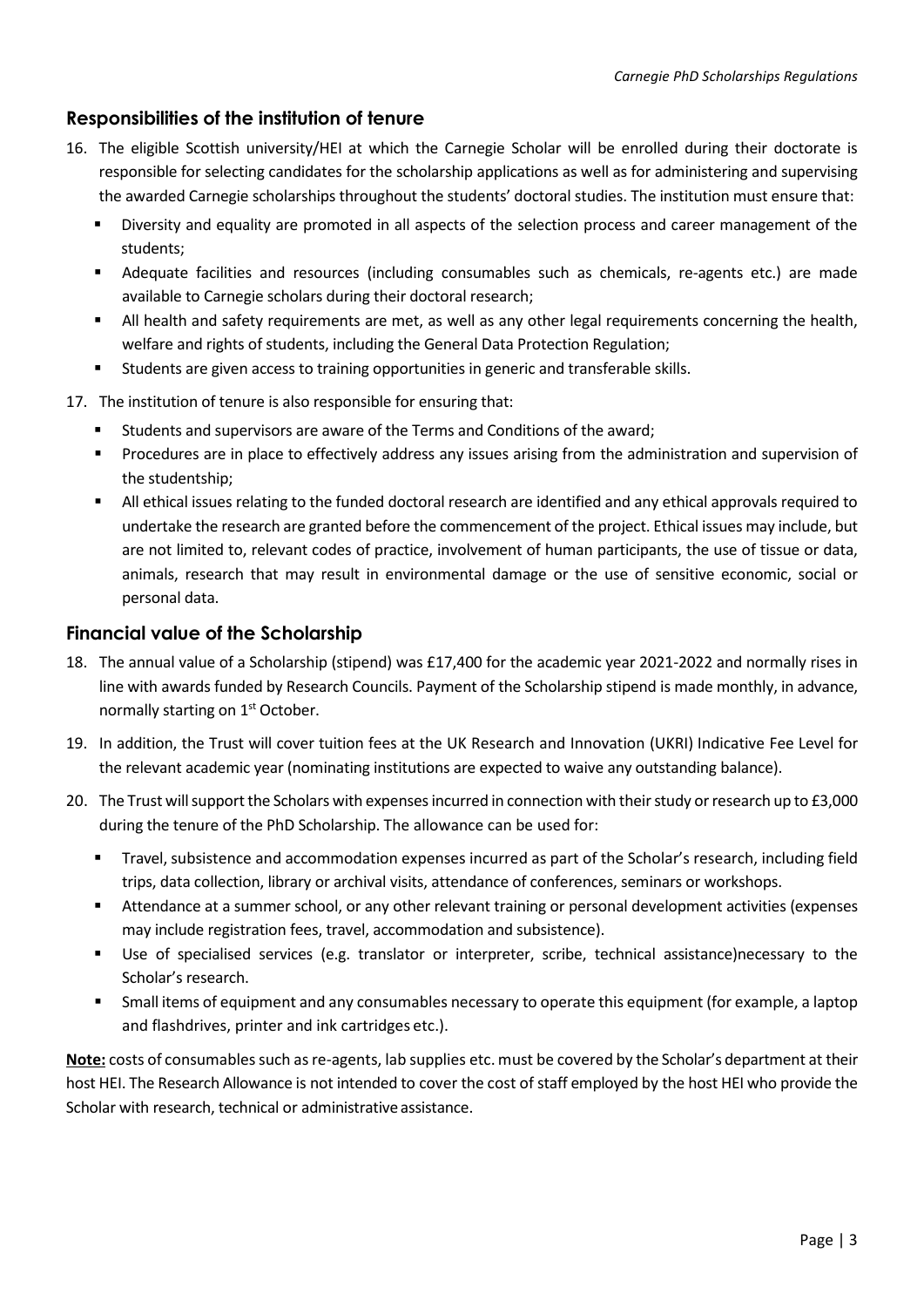## **Annual Progress Report**

- 21. Scholars and Supervisors are required to submit to the Trust, by August of each year of tenure, an annual progress report. The first part of the report form must be completed by the Scholar, with Part 2, populated by the Supervisor. In case of delay, payment of the Scholar's stipend may be withheld until a complete report is received.
- 22. In instances where issues relating to a scholar's progress are raised the Trust may seek comment and advice from an expert(s) in the relevant field. These Advisers will assess the Scholar's progress on the basis of the reports and original scholarship application and make formal recommendations to the Trust. Unsatisfactory progress may lead to the withdrawal of the Scholarship.

*Revised November 2021*